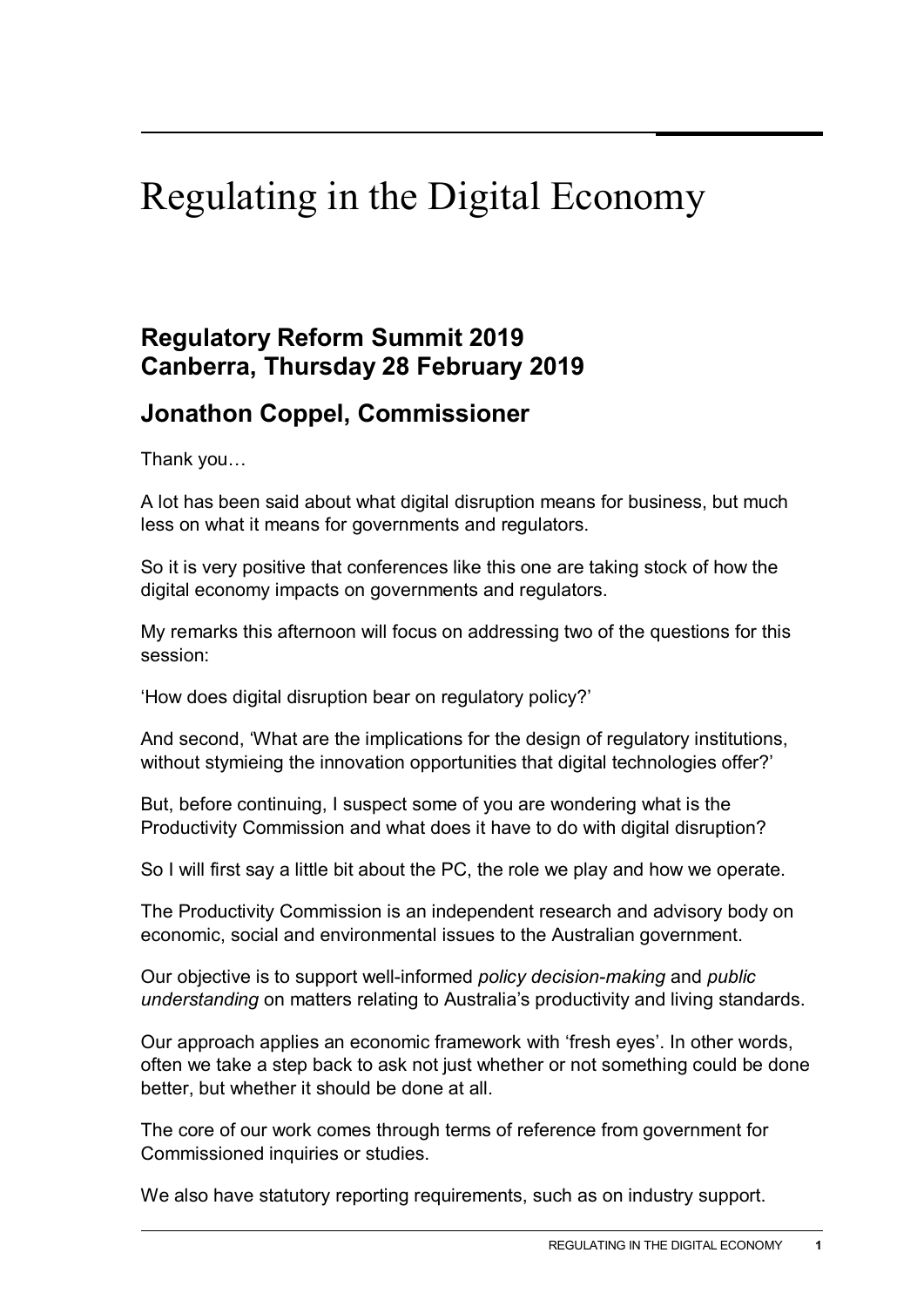And we can self-initiate research projects.

Ultimately, we like to think we contribute to better policies in the long term interest of the Australian community.

This slide showing the recent projects we have reported on gives you an idea of the breadth and diversity of topics we cover.

A number of them look at the broad challenges and opportunities created by the digital economy and at what institutional and regulatory settings by the Australian government would be most effective.

They include a research study on '**Digital disruption: What do governments need to do?**'

Another was released earlier this month on **Growing the digital economy in Australia and New Zealand: maximising the opportunities for small and medium sized enterprises.**'

These are the reports that I want to turn to now to address the key questions and issues of this session.

In doing so, I also hope that it offers a worked example of how the Productivity Commission as an institution, itself contributes to policies that promote higher productivity and living standards.

Reflecting the Commission's broad analytical lens we do not as a rule dive deep into the *specific* design of regulatory institutions or regulations.

Maybe this will disappoint some of you who are looking for detailed answers to the questions posed for this session.

However, often the route to achieving better policy outcomes is a process that starts by enhancing public awareness of the issues, identifying the challenges and the opportunities.

The aim of our report on **Digital disruption** was precisely to stimulate a discussion within and among governments and their agencies on what they do and how they do it.

Today, I will concentrate on the issues as they relate to regulators and the regulated.

Before getting into specifics, I have two general observations.

The **first** is to avoid thinking of the digital economy as a separate sector, or that it is somehow different from the rest of the economy.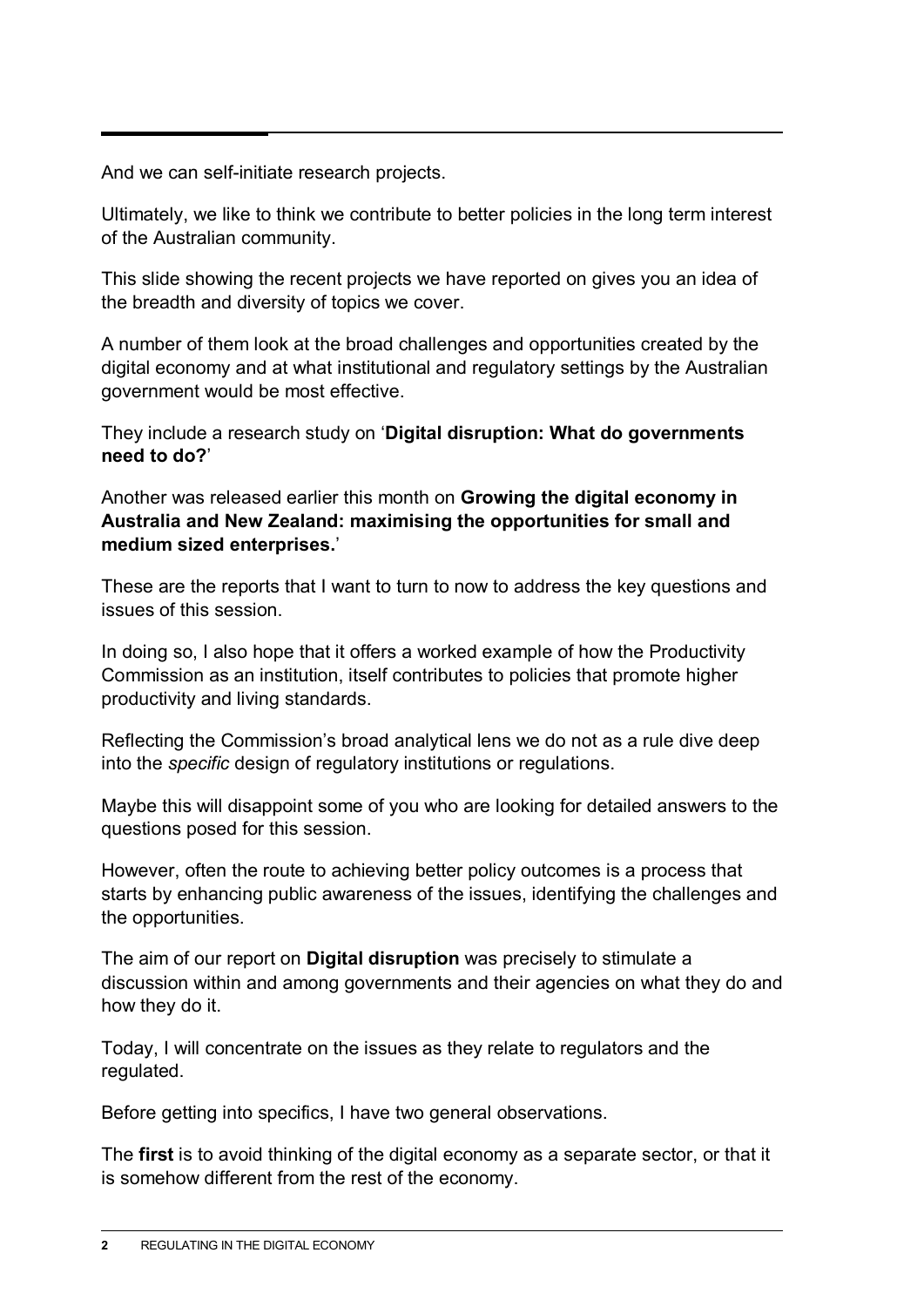It is not. The digital economy *is* the economy.

These days, few activities in a modern economy are unaffected by digital technologies. This is true on both the demand and supply sides of the economy.

On the *demand side*, for example, nearly two thirds of consumers purchase at least some goods and services online, and the share is rising.

And on the *supply side*, digital is almost ubiquitous, with for example 95 per cent of firms using the Internet.

Of course, the extent of digitalisation, or use of digital technologies differs greatly between industries and firms.

While I consider the digital economy as conceptually no different from the broader economy, some of the implications of disruptive digital technologies are quite specific.

For example, digital platforms can exhibit network effects, which may entrench incumbents or lead to 'winner-takes-most' dynamics.

Some argue that these dynamics create an incentive for platforms to pursue growth over profit and engage in predatory pricing.

Price setting by algorithms could also lead to anticompetitive outcomes, which may be difficult to detect and may be legal under current laws, because they do not involve an agreement to fix prices.

Digital technologies also bring many benefits, some of which are not reflected in GDP, our standard metric of an economy's size. They include greater choice, lower prices and better information.

Similarly, they can bring disruption on a potentially greater scale than in the past and new harms, requiring different regulation and possibly different compliance strategies. More on that later.

My second general observation is to always try and keep a sense of perspective.

As Bill Gates said 'We always overestimate the change that will occur in the next two years and underestimate the change that will occur in the next 10. Don't let yourself be lulled into inaction'.

This advice from Gates was directed at businesses, but it applies to regulators too.

We have already seen how a decade of digital technology has disrupted the entertainment, media and retail businesses in ways few anticipated.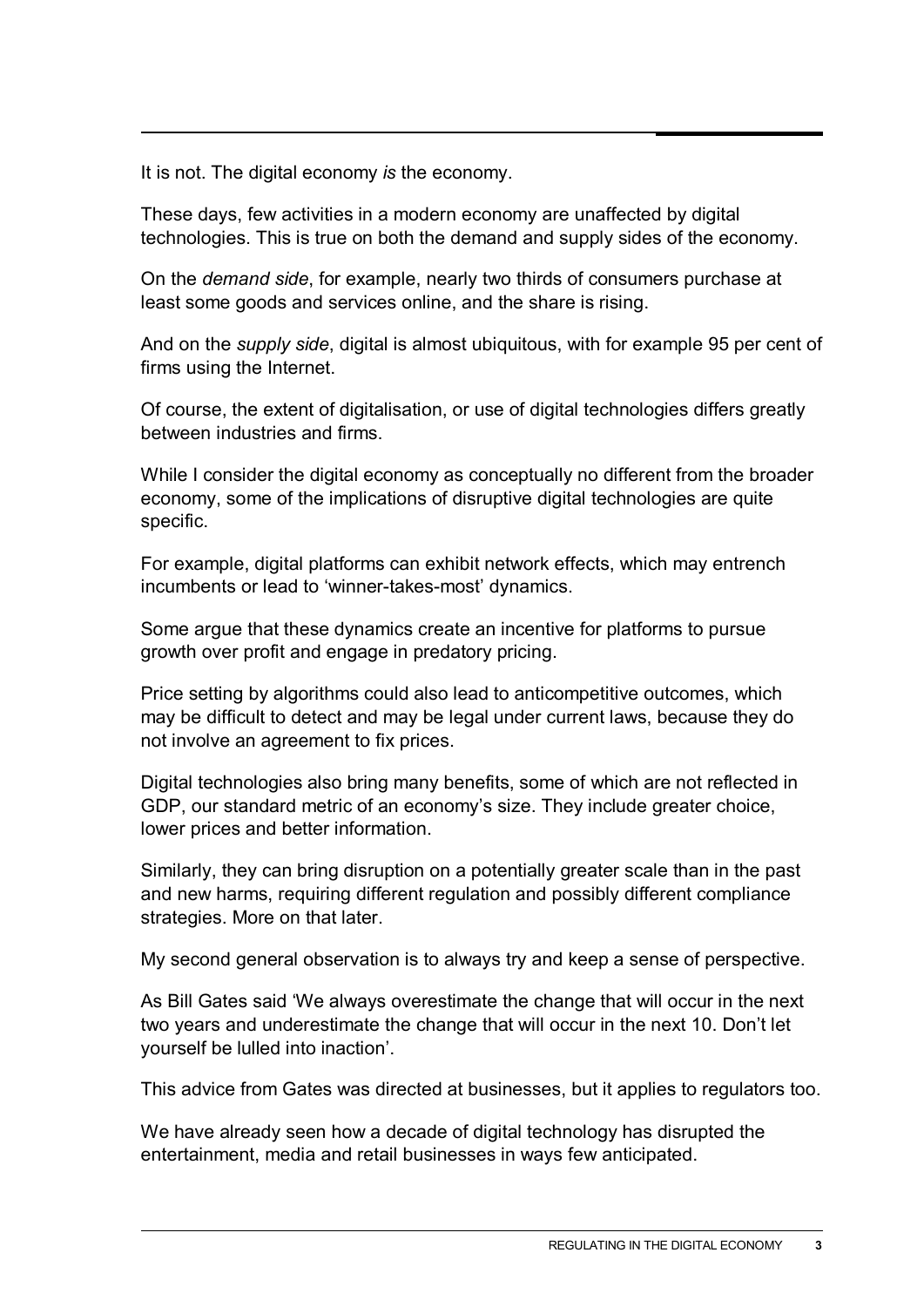However, in other sectors, such as health and education, the potential for digital technologies, especially through the use of data to improve services and market functioning is yet to materialise by anywhere near to the same extent.

This has implications in terms of foregone productivity gains, which I will get to later.

But it also gives us time to learn from the lessons when regulation is outdated or slow to catch up, and hopefully to avoid repeating our mistakes.

Taxi regulation is a case in point.

The disruption was a digital technology that dramatically reduced the cost of matching in real time a taxi with where the demand for taxi services is.

It meant that drivers spent proportionately more of their time on the road with a paying passenger. It was also more convenient for the consumer. And the design of the platform offered tools, such as transaction histories, feedback, and verification of identities to establish and maintain confidence and trust for both the driver and the customer.

The new technology posed truly fundamental questions for regulators, notably who to regulate, what to regulate and how to regulate?

This slide shows some of the initial regulations, or proposed responses to the emergence of Uber and other digital platforms offering taxi services.

There is little evidence that these responses stemmed from asking how the platforms may have changed the who, how and what to regulate.

The common theme was closer to measures that punctured the cost savings or productivity gains from the digital platform.

Why should an Uber car need to return to depot after each job? In fact what is the meaning of a depot for an Uber driver?

Some of the proposed measures effectively tried to ban the technology itself. For example, in France, where making a booking by GPS would be illegal.

Other countries, for example Indonesia were under pressure from incumbents to ban the Apps altogether.

The majority of the measures were in effect designed to limit competition, by creating artificial barriers to entry, minimum price fixing or adding to costs.

In the end, most of these measures were not implemented or only lasted for a short period of time.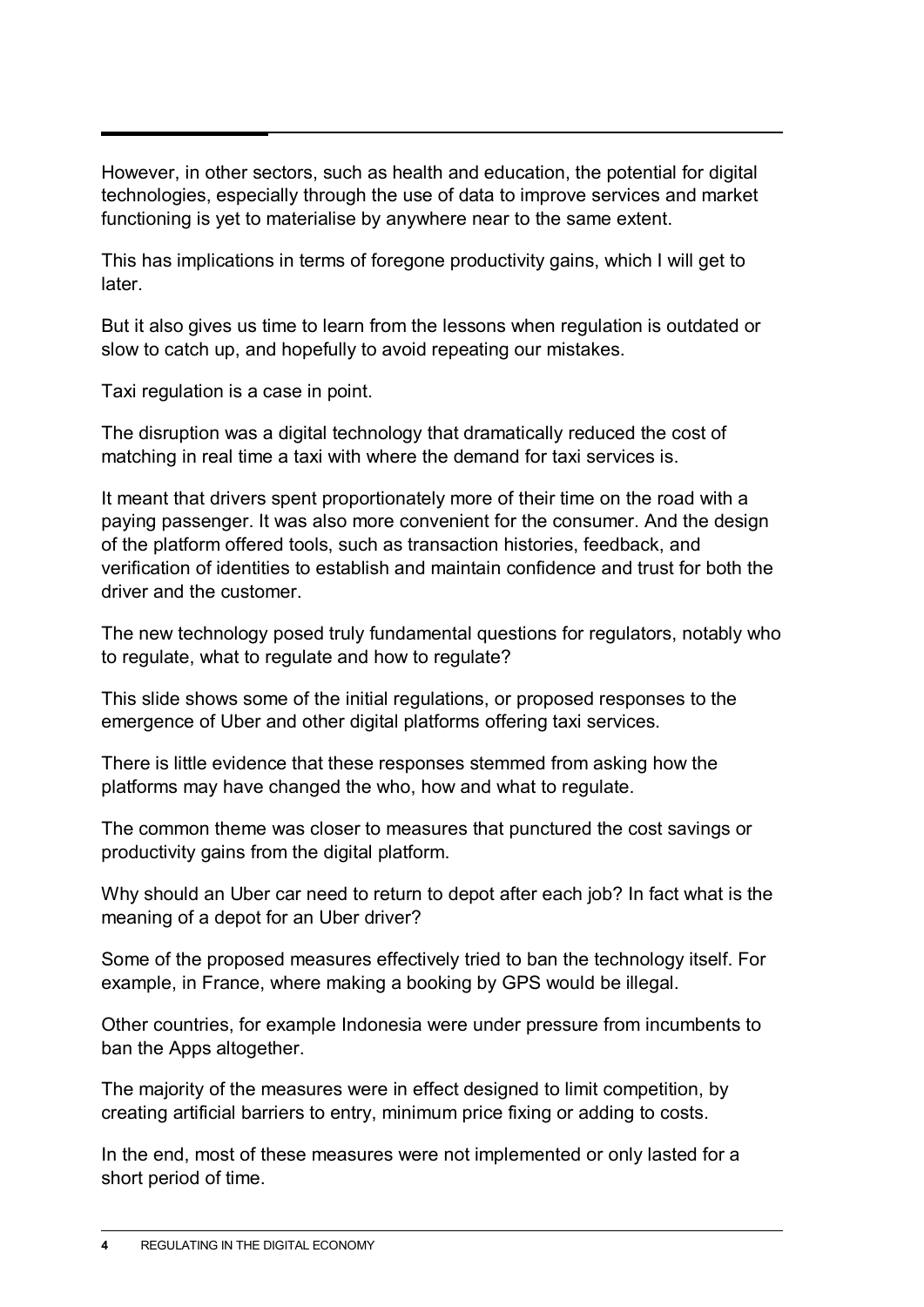And to be fair, there was a lot of pressure for regulators to respond quickly, not least because Uber were unwilling or impatient when engaging with regulators.

Taxi services in many countries complained that slow moving regulatory regimes and the lack of regulator coverage of Uber and other ridesharing services placed taxis at a competitive disadvantage.

However, taxi regulation is not a unique example.

Digital technologies are putting many existing regulatory regimes under pressure.

The development and diffusion of digital technologies is arguably advancing at a faster pace than regulators can manage.

Moreover, while earlier industrial revolutions primarily transformed production processes, the digital revolution is also transforming consumption and transactions.

It is creating new goods and services from video streaming to driverless cars that current regulatory regimes did not, and could not anticipate.

Some of these new goods and services fall across multiple regulatory regimes.

For example, a review of regulation affecting the introduction of driverless vehicles in Australia identified 716 legislative barriers that would need to be overcome (National Transport Commission).

This large number of barriers was due to multiple layers of regulation, at state and territory, national and international levels and the fact that many of the Australian laws explicitly require a driver to be present in a car and able to take over controls.

Digital technology is also enabling cross border transactions that are not adequately covered by national regulation, such as consumer law, or where regulation differs significantly between countries, such as privacy law.

Many regulators are playing catch up in a digital world, and this can create an uneven playing field that either incumbents, or less often, new entrants can benefit from.

All too frequently, the response of regulators is to focus on how the innovative activity or new technology can be integrated into the existing regulatory framework.

They fail to take a step back and ask whether the innovation bears on the rationale for regulation in the first place.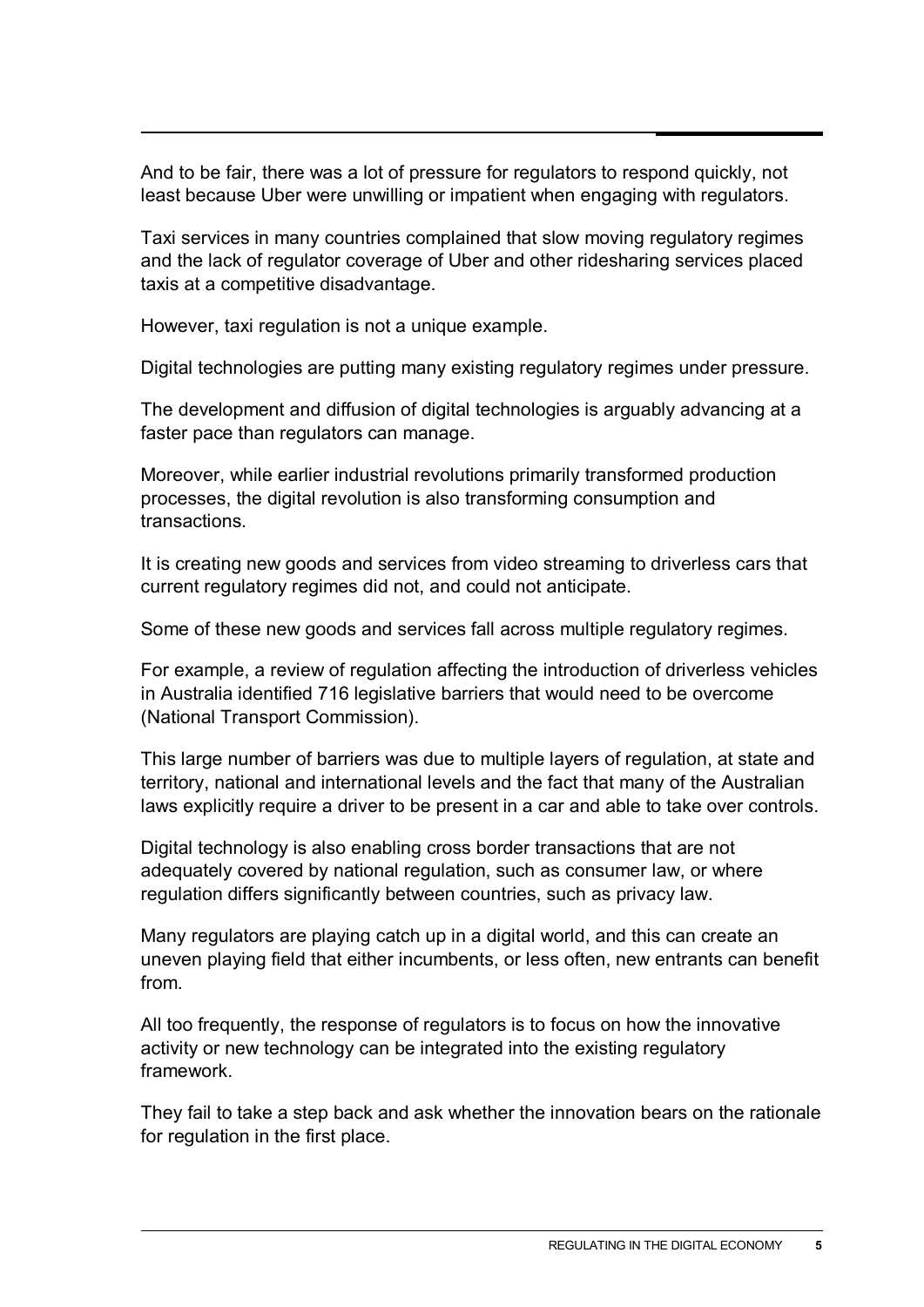And they pay little attention to whether regulation gets in the way of innovation, or whether digital technology offers ways to lower the costs of compliance.

This is not to say that the digital economy (and digital platforms) will do away with regulation.

Rather, it will change how we regulate, what we regulate and how we enforce regulation. And sometimes profoundly.

In this new environment it is important to ask and ensure that regulation remains fit for purpose. It is a question for governments and regulators alike.

It is important because investment in new industries can be frustrated by poor regulation, the protection of incumbents, and the absence of complementary policies, for example, in relation to standards and data access.

Unintended distortions, such as changes to incentives to invest or innovate, or the introduction of barriers to adopting new business models, can be costly to the economy and it is these unintended costs that loom large when regulation is outdated or slow to catch up.

In short, a failure to maintain fit for purpose regulation affects the ability of new firms to enter markets and for new technologies to diffuse throughout the economy. It may also put individuals in harm's way and impose unnecessarily high compliance costs.

## **The digital economy** *also* **offers opportunities to regulators and the regulated**.

For example, digital platforms reduce information asymmetry because of lower search costs and aggregators facilitate product comparisons favouring stronger competition.

This may make some regulation redundant.

There is also enormous scope to use digital technologies to monitor and improve compliance and to design regulatory solutions better tailored to risks.

For example, sensor technologies could facilitate enforcement strategies, such as automated warnings or the remote disabling of services.

So you can see that the digital economy is not just a one way street. It brings forth challenges, but it also has huge potential to make regulation more efficient and to reduce the burden of regulation on businesses and citizens.

Ultimately, given intrinsic characteristics and differences in risk profiles, a case by case regulatory response to new *supply* models is required.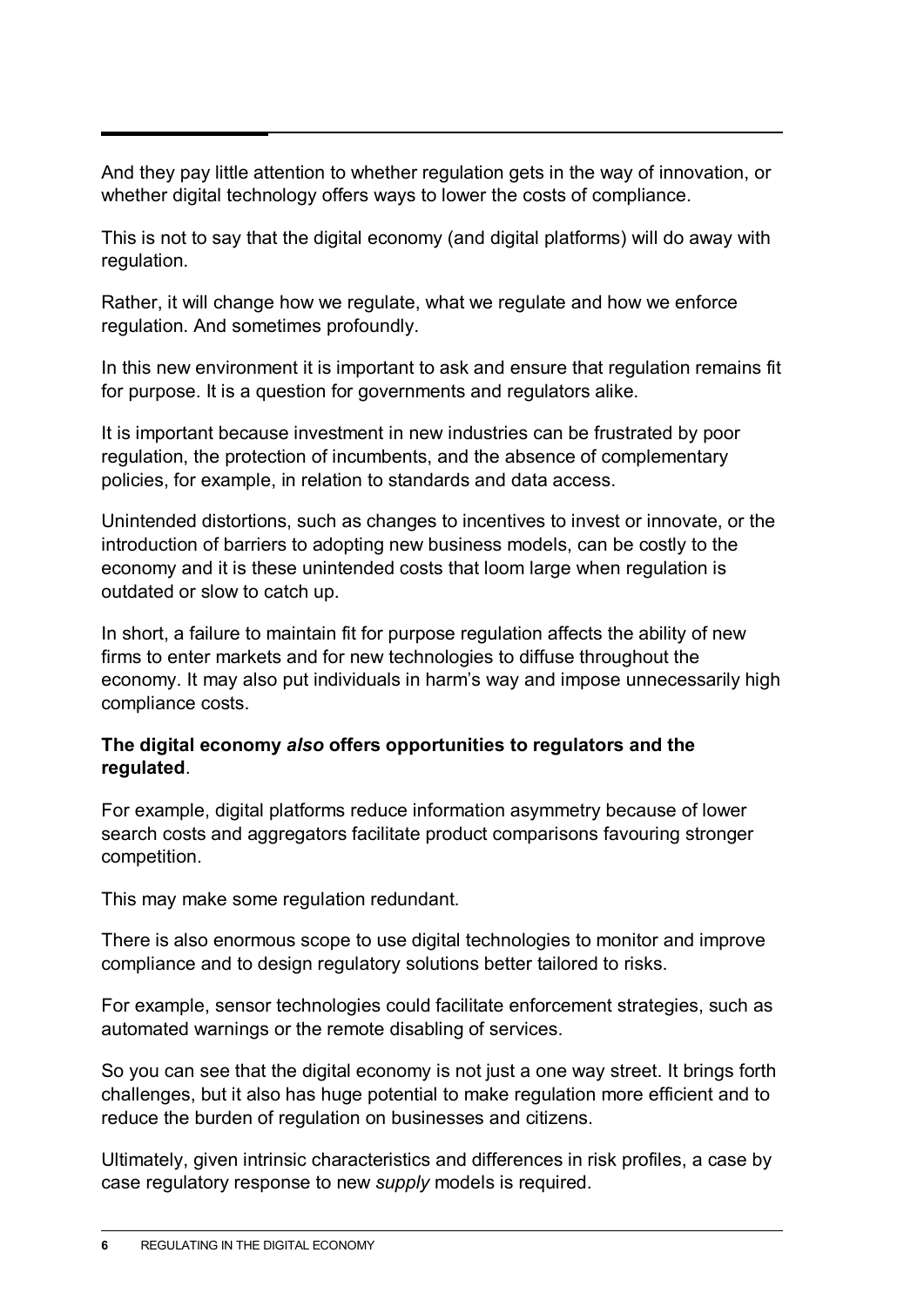So, in more concrete terms what do digital technologies imply for how regulators regulate?

We argue it *reinforces* the case for regulators to adopt a **risk-based, outcome focused approach**, as this gives the greatest return to regulatory effort. This means focussing on regulatory outcomes, not the technology.

The other dimension is the need for **closer engagement with the regulated**. This means ensuring firms know what they need to do, and providing the flexibility to let firms try new ways of doing business.

However, regulators do not always have the scope within their legislation to act flexibly. Or their culture simply does not foster a risk-based approach with closer engagement with the regulated. This will need to change.

Certainly, giving regulators permission to experiment wasn't done well with respect to Uber and taxi regulation.

Indeed, denial was a principal mode of transition for many years in the case of taxis. In the end, technology proved the ultimate reformer.

If denial again dominates thoughtful transition, it will further reduce community confidence in the far-sightedness of regulators.

But there have also been exceptions. One is FinTech.

The financial services sector is one where policy makers and regulators cannot afford to maintain a business as usual attitude to regulation.

My impression is that this point is well understood. There is evidence of forethought being given to Fintech, and a genuine recognition of the important contribution Fintech offers to consumers.

For example, innovative regulatory tools, such as a **regulatory sandbox** are being tested. This is where a new approach is tested in controlled conditions to identify risks before deciding on general deployment - a quasi sort of Randomised Control **Trial** 

There is also a need for greater international co-operation. Here another positive example is in the area of digital trade.

Recent regional trade agreements, such as the TPP do include provisions covering areas such as cross-border data flows, cloud computing and data **localisation** 

Multilateral trade agreements will need to catch up, but clearly this is not an easy task in the current environment.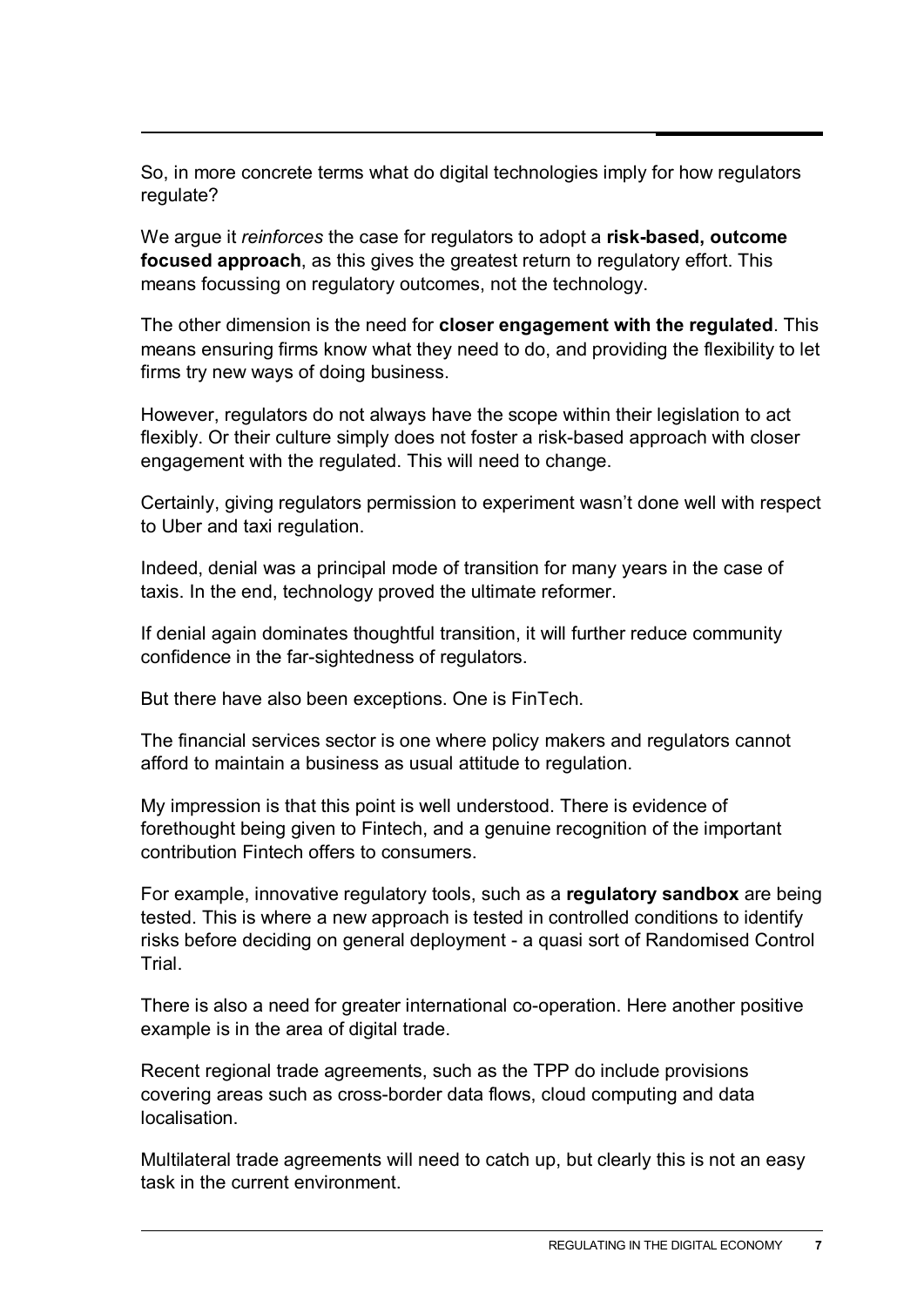So what does this boil down to from a regulatory institution perspective?

I am not in a position to be prescriptive. As I said earlier, it's not the role or competence of the Productivity Commission to do that.

But our work has revealed the traditional principles of good regulation remain highly relevant.

Regulators should constantly ask themselves questions like whether regulation is getting in the way of innovation. Are digital technologies empowering consumers?

Or do they provide new sources of information for regulators and offer ways to lower the costs of regulatory transactions?

More broadly, *governments*, especially where market forces are driving rapid change, should make sure that regulation or its actions allow competition to unfold.

Governments should also equip regulatory agencies with the tools necessary to carry out their mandates. This may involve bringing existing regulation regimes closer together or involve regulators taking on new roles.

So really what I am saying is to ensure regulations remain fit for purpose. And if they are not fit for purpose, the regulations and compliance strategies should be updated.

Of course, this is easier said than done. But nor are the challenges new, they just manifest themselves in different ways.

What is new is the speed and breadth of change. And some challenges are particularly difficult to overcome, including, for example, how to apply consumer law to digital and cross-border transactions, or how to address the market power of global platforms.

Evidently, greater co-operation between regulators, including across borders would be beneficial.

Embedding good practices and learning from past mistakes, such as with taxis will go a long way to put regulators in a good position to respond to inevitable changes, be they from digital technology or otherwise.

Up to now I have focused on how digital technologies are forcing change on regulators. The *supply side* perspective.

But, arguably an equally big, possibly bigger driver of change is coming from the *demand side*.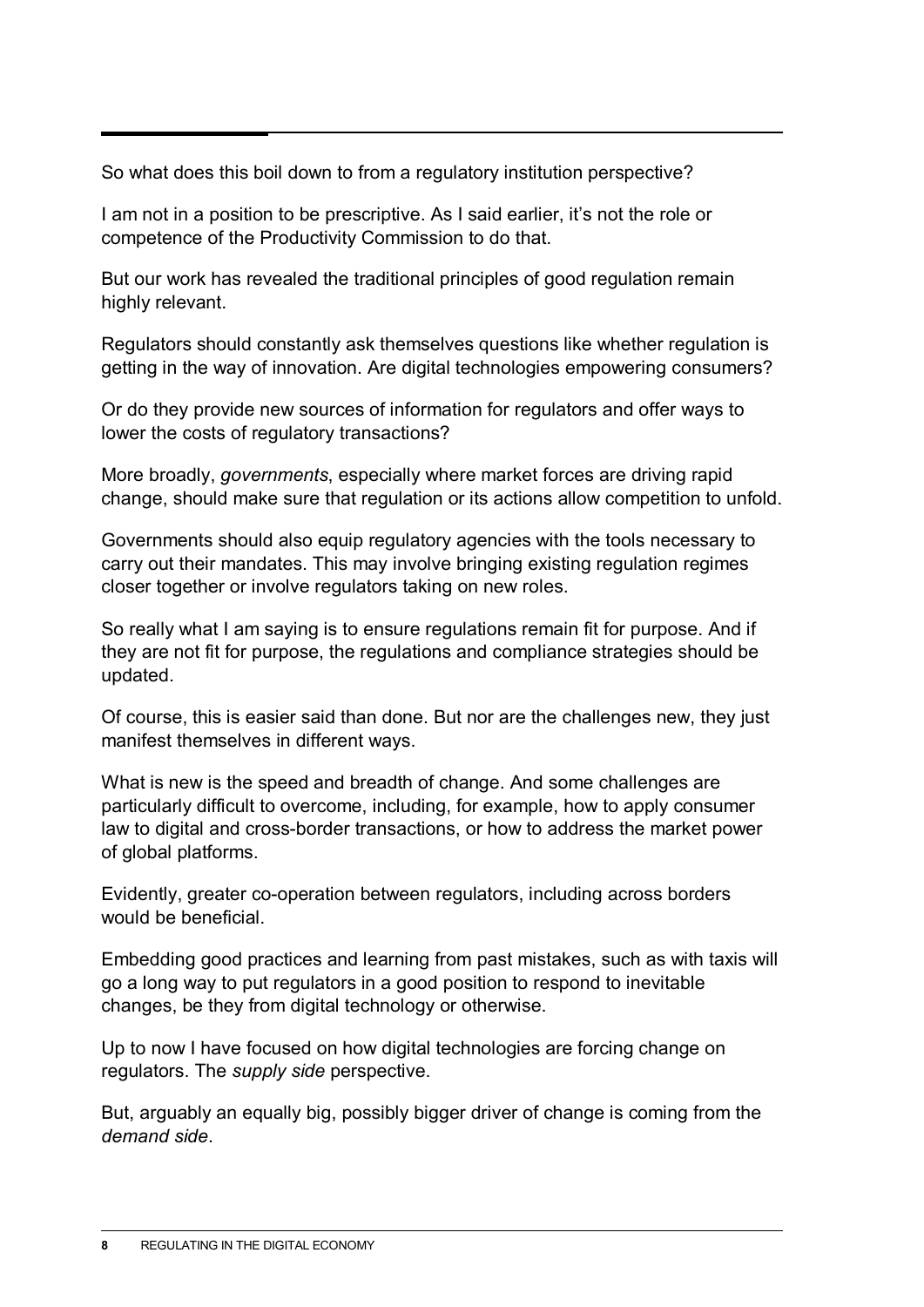For example, we have already seen how consumers are forcing retailers and media companies to reform.

We also know young recruits and talented employees are attracted by things like how businesses foster a collaborative working environment, or espouse certain values, such as environmental sustainability, alongside traditional concerns like wages.

The common element of the changes we are seeing is that they are being driven by individuals, whether they be consumers, workers or students.

Armed with the power of data they are exercising their choices and driving changes.

However, as I noted earlier, change from the digital revolution has been slower in the non-market sector of the economy.

It is illustrated in this slide, taken from a 2012 Deloitte report, by the sectors sitting in the top right hand quadrant.

Digital technologies in the education sector, for instance, are expected to be as disruptive as for the media and retail sectors, but the lead times needed to diffuse the technologies and deal with regulatory barriers are longer.

Improved access to data may speed up the effective deployment of new technologies.

In a recent PC report on 'Data availability and use' we argue that consumers can be empowered to use their data to strengthen market forces and competition.

Data and its analytics is the most significant renewable resource discovered this century. But it is a resource that is manifestly underutilised.

The health sector is a good example and another large sector in the top right hand of the previous slide. It illustrates well how data frameworks and protections, developed prior to sweeping digitisation need reform.

In Australia, for example, communication between doctors and specialists or with hospitals *must* pass by facsimile machine.

It is another case of regulation specifying the type of technology that has long become outdated. Yet at the same time, hospitals are big users of sophisticated technologies.

Another irony is the higher the degree of medical specialisation, the less the uptake of computer technology.